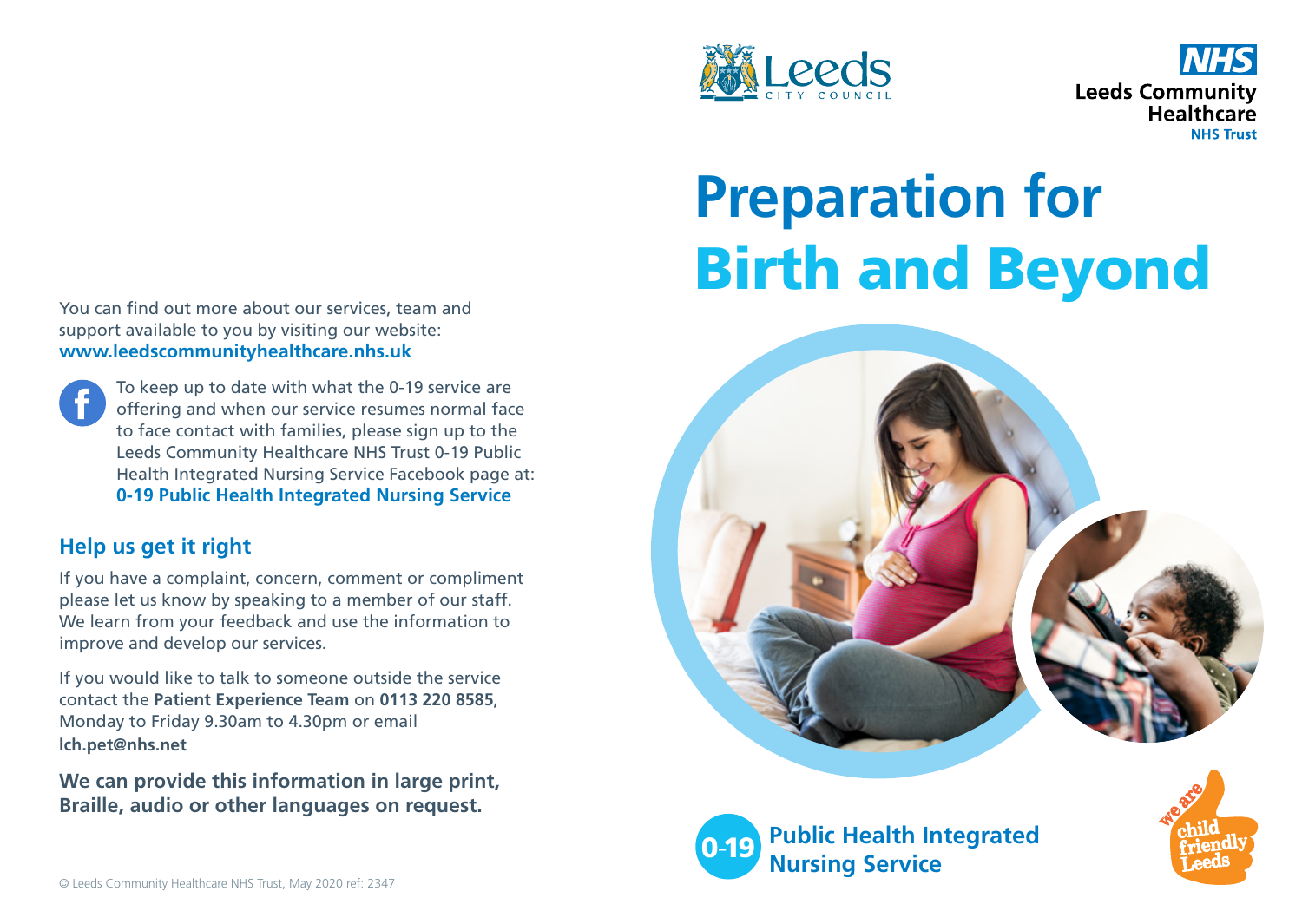**Preparation for Birth and Beyond (PBB)** is a course which is offered to first time parents as you prepare for the arrival of your baby. PBB is usually a six session course delivered to a group of parents over six consecutive weeks.

Usually, parents are supported by the facilitators to explore what they already know and build on this to prepare for the physical and emotional changes that may happen when baby arrives.

During this time of COVID-19, we are unable to offer this course face to face. However, we have prepared this guide to help link you to some resources that we share during our PBB course. All of the information is current evidencebased and has no commercial bias. This short guide has been developed from PBB sessions to help you to discuss and think about the changes that are about to happen as you adventure into parenthood.

We hope that you will enjoy reading this quide together.



Spend some time with your partner, family and friends thinking and talking about your hopes and fears for you, your relationship and your baby. This could be about labour, parenting, feeding or the relationship that you might have with your baby.

#### **Your developing baby**

Right now your baby is developing and learning about you even whilst they are growing inside of you.

- Did you know that at 13-20 weeks of pregnancy your baby can hear your voice?
- At 20 weeks your baby can hear music and will start to recognise familiar sounds (like your voices).
- At 22-27 weeks your baby will have taste buds and feel touch (they like it when you stroke your bump).
- At 32 weeks your baby can see and tell light from dark.
- Your developing baby is amazing and it all happens so that your baby will know who you are right from the moment that they are born.

## **Baby's brain development**

#### **Have you read about how your baby's brain is developing?**

- Your baby will be born with 200 billion brain cells (neurones) all waiting for connections to be formed.
- Some of these brain connections are formed during pregnancy, but by the time of your baby's 2nd birthday, 80% of the brain connections have formed.

#### • **What helps build brain connections?**

- Before birth nutrition, maternal wellbeing, touch-stroking your bump, and talking to your bump all help. Baby knows that you are there and thinking about him or her.
- After your baby is born, healthy connections are made by looking at your baby, being close to baby, touching, holding and talking to baby; by doing this you will make your baby feel safe and secure. This closeness will help release good hormones and chemicals which help brain pathways form.
- Building good relationships in the early years sets your child up for life, and helps them deal with relationship and emotional changes later on.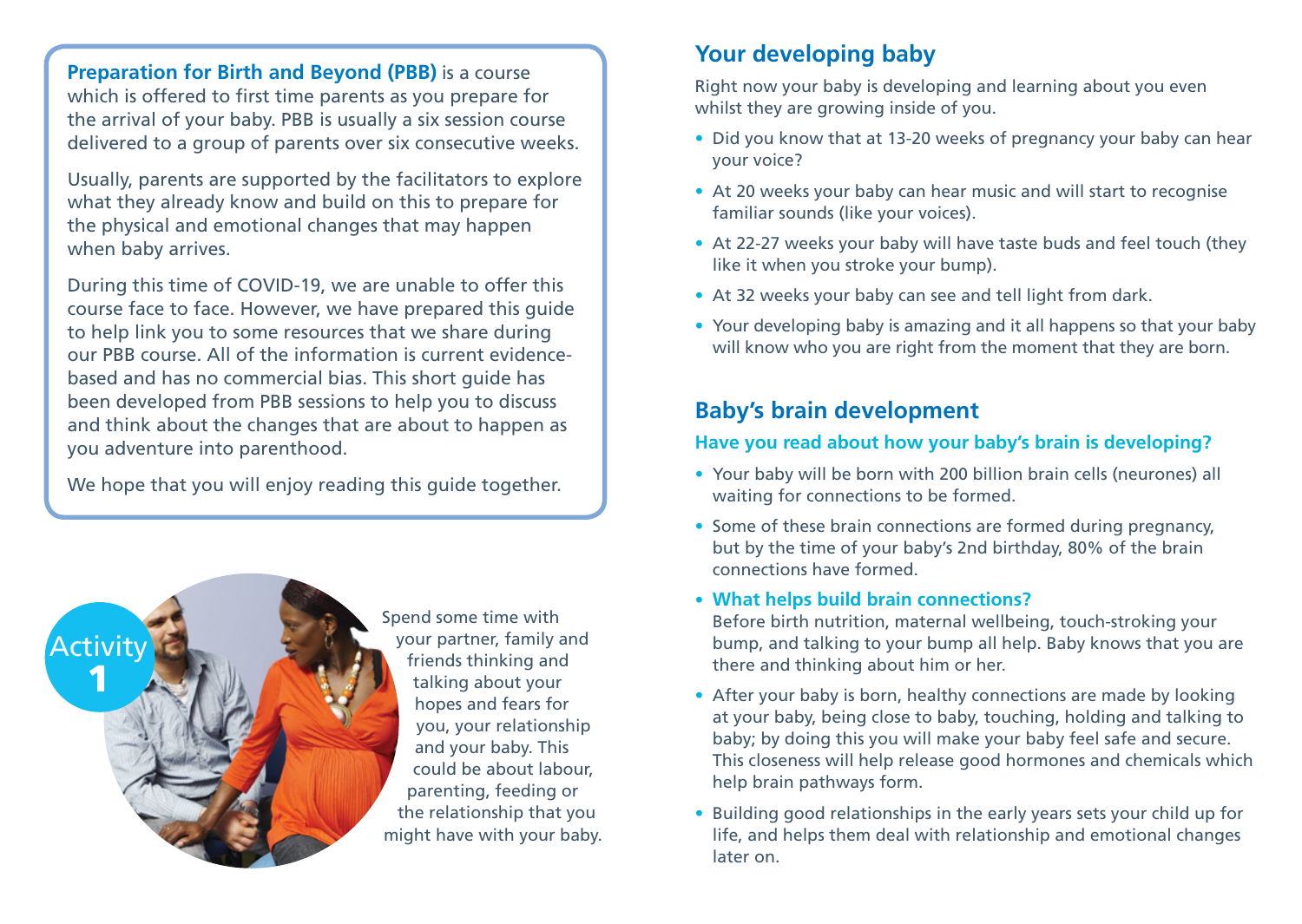• When your baby is new you may not always know what they want. But remember that you and your baby are both learning about each other. You may not know what your baby is trying to tell you but responding to him or her is the most important way to show that you are there and you care.



Think about the experiences you are looking forward to sharing with your baby and how these will help to shape their brain. For example, by holding baby close and talking with baby you will help to make your baby feel safe and secure.

Below is a link to an animation which will help you to understand how a baby's brain develops:

**https://www.youtube.com/watch?v=hMyDFYSkZSU**

Or search on YouTube:

'How a child's brain develops through early experiences' or 'Brain Builders NSPCC'



You will find lots of really helpful information and videos to support



## **Changes for me and us**

Becoming a new parent brings many changes for you as an individual, or as part of a couple, within a family and within your friendship circle.



• Talk with your partner, family and friends about your priorities and what you like to do in life right now; these may include work, socialising, going to the gym. Now think about how your priorities may change once your baby has arrived.

• Ask family or friends their thoughts on their experience of being new parents… what did they enjoy…what

do they wish they had known… what helped them…?



Maybe you could write a letter from the baby's perspective to add to your wish box. You may include things like:

**'I get excited when I hear Daddy's voice and I like to move around and kick more.'**

**'I love it when Mummy places her hand on me when I kick her, it reassures me that she knows I'm here.'**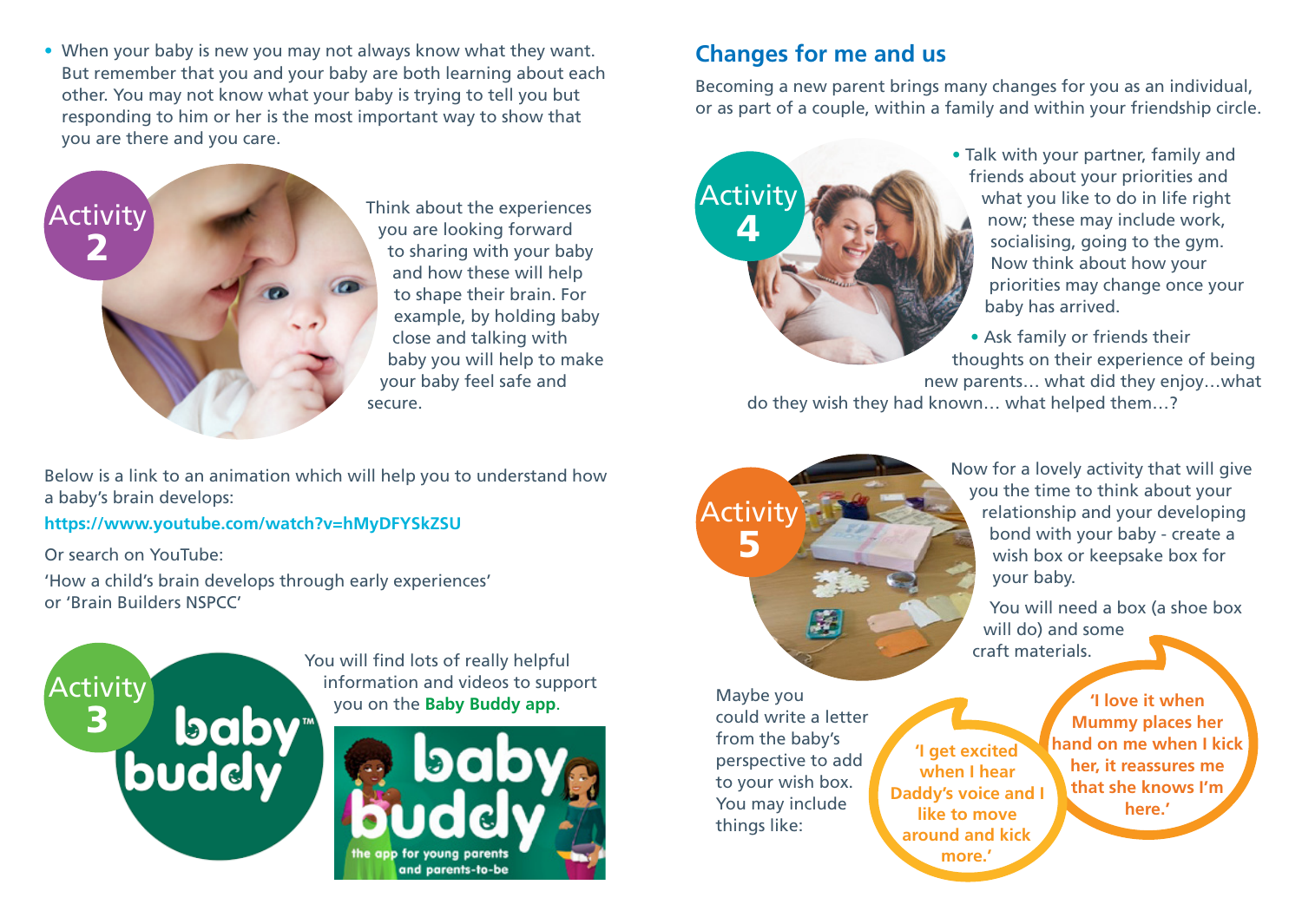## **Giving birth and meeting our baby**

#### **Please read this together with your partner**

Imagine you are in the safest, cosiest, warm place you have ever been, but you are about to go on a journey. You are getting ready for the journey ahead, preparing for changes even though you don't know what it will be like. Activity 6

Where you are is warm and dark, you can hear soft sounds and there are some that you really like, which make you feel safe and secure. You are on your journey and it feels quite scary and maybe a bit uncomfortable, you are feeling squashed and pushed in what feels like so many different directions, this is new, different. The safe place feels different, new things are happening and you can hear unfamiliar sounds, some of them loud much more so than before.

As your journey continues, you feel squashed and squished and all of the things that made you feel safe and warm are disappearing as eventually you are pushed out into a bright, cold unfamiliar place with loud sounds, alarms and voices you don't know. You can't see anything and you have no idea where you are. You are confused, but in the distance you can hear something that you know. A familiar voice, that's comforting and gentle. It feels even better when you are placed on a warm, soft place as you recognise a rhythm, one you have heard for the whole time you remember. This is better it is cosy and comforting and you feel safe.

- Talk with your partner, family, friends about your hopes and plans for labour.
- Remember your midwife is there to support and to talk with you about any hopes or fears.
- Have a look at the Leeds Maternity Care Leeds Teaching Hospitals website; there is information about labour and meeting your baby for the first time and the support available.

Remember the **'baby buddy'** app has lots of local and evidence based information.





**Search information about 'Biological Nurturing' which offers a laid back and responsive approach to breastfeeding your baby.**

# **Caring for our baby**

# **Feeding baby**

Consider what you know about the advantages of breastfeeding for mum and baby whilst being mindful of the challenges and who is there to support you.

#### **Why is breast milk so important?**

Because breast milk is made especially for baby. Breastfeeding is one way to support a baby's development and health. Here are just a few reasons why:

- It lowers the risk of obesity, high cholesterol, high blood pressure, diabetes, asthma and leukaemia for the baby.
- It reduces the risk of type 2 diabetes, and breast, uterine and ovarian cancer for mum.
- Even the smell of breast milk can help reduce any pain the baby may have.
- Breast milk changes to suit the growing needs of your baby meaning it's tailor-made for them and is the best type of milk for your baby's tummy.
- The closeness and responsiveness of mums and babies when breastfeeding helps build strong parent relationships which will help protect baby from mental illness later in life.

Follow the link below to find important and useful information videos and facts about feeding your baby: **www.unicef.org.uk/babyfriendly/support-for-parents**

Please look at the fact sheet for dads and partners that accompanies this guide to see how dads and partners can get involved with supporting breastfeeding.

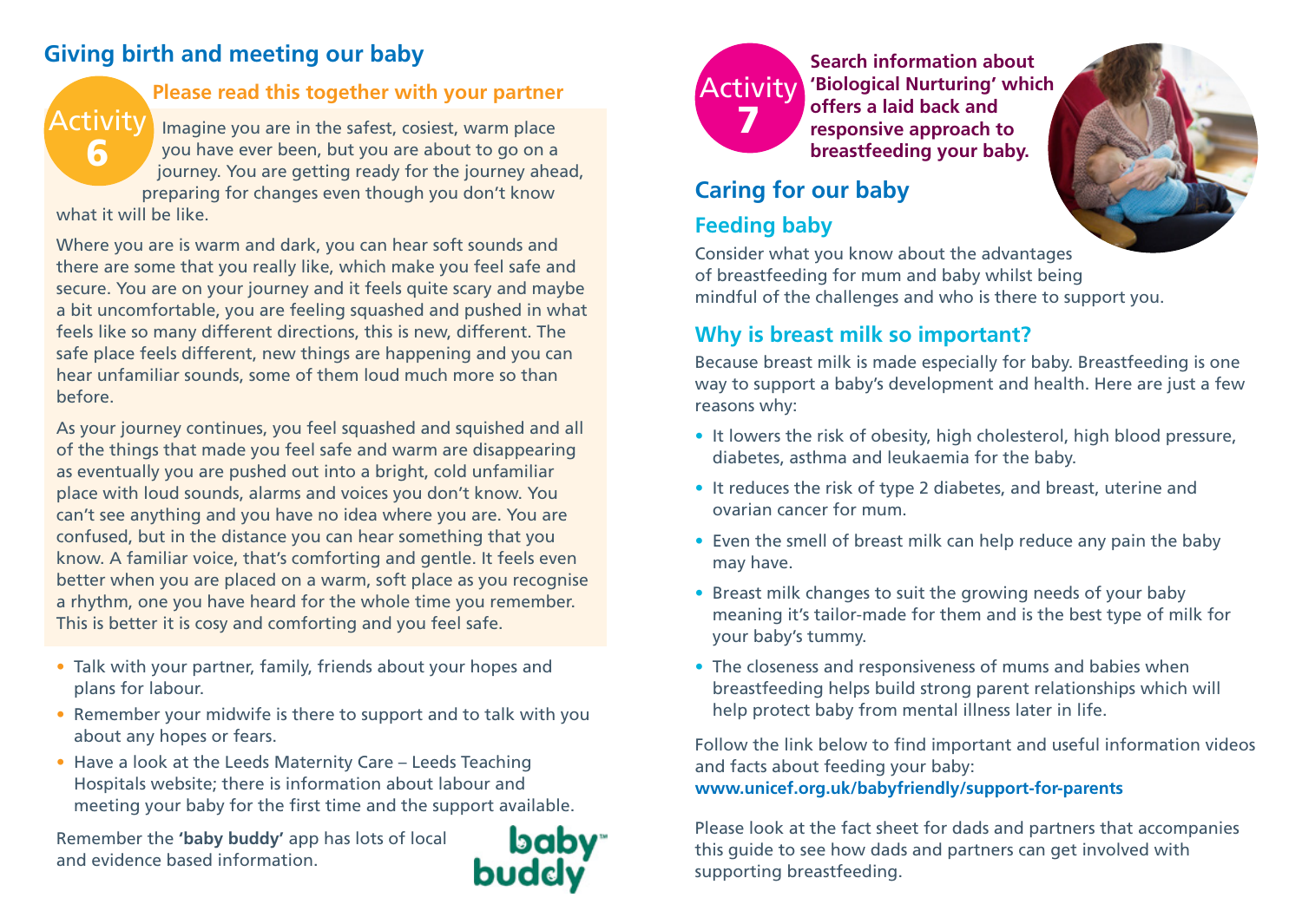- Access the Unicef Baby Friendly website at **https://www.unicef.org. uk/babyfriendly/** to see useful videos about mothers breastfeeding experiences and to find out more about positioning baby at the breast and attachment. There is also helpful information about how to overcome common infant feeding problems.
- You can get feeding support in Leeds from your midwife, your midwifery support worker your 0-19 Specialist Public Health Nurse (Health Visitor) breastfeeding groups, Children's Centre and Leeds Bossom Buddies Peer Supporters. Have a look in you baby's Personal Child Health Record (red book) for more information. Your red book will be sent to you in the post with an invitation to a telephone antenatal appointment at around 36 weeks of pregnancy. Also in your red book you can find information regarding our 0-19 Public Health Integrated Nursing Service and the support we offer in Leeds. Get to know your red book as this is where you will find up to date information about breastfeeding support groups in Leeds, peer support, breastfeeding counsellors and your 0-19 Specialist Public Health Nurse contact details.
- Antenatal contacts with your named 0-19 Specialist Public Health Nurse are being currently offered over the telephone, as a video call and may be undertaken face to face.
- **Breastfeeding support and pump hire** is available by contacting your local children's centre. You can find information about your local centre by going to:

**https://familyinformation.leeds.gov.uk/childrens-centres**



Please visit our pages on the Leeds Community Healthcare website. You will find helpful information about our service as well as leaflets such as caring for your baby at night, coping with a crying baby and other information:

**www.leedscommunityhealthcare. nhs.uk/our-services-a-z/0-19-/ public-health-nursing-/**

• Bathing and nappy changing will become part of your day as you care for your new baby. You will find helpful information and videos regarding this on the Baby Buddy app. The most important thing to remember is that when you are caring for your baby, this is a time to talk, to interact, to watch and wonder with your baby. By doing this you are providing reassurance for your baby as you consider and learn about what baby is feeling and how he is experiencing his world.

Attached to this guide is a booklet called **'Understanding your Baby'** which will explain that your baby is born a 'social baby' and able to communicate how baby is feeling and how you might respond to these 'cues'.



In the Understanding your Baby leaflet, there are suggestions about activities that you can do with your new baby that show how they are responding to you.

Talk about which you may be Activity interested in trying.